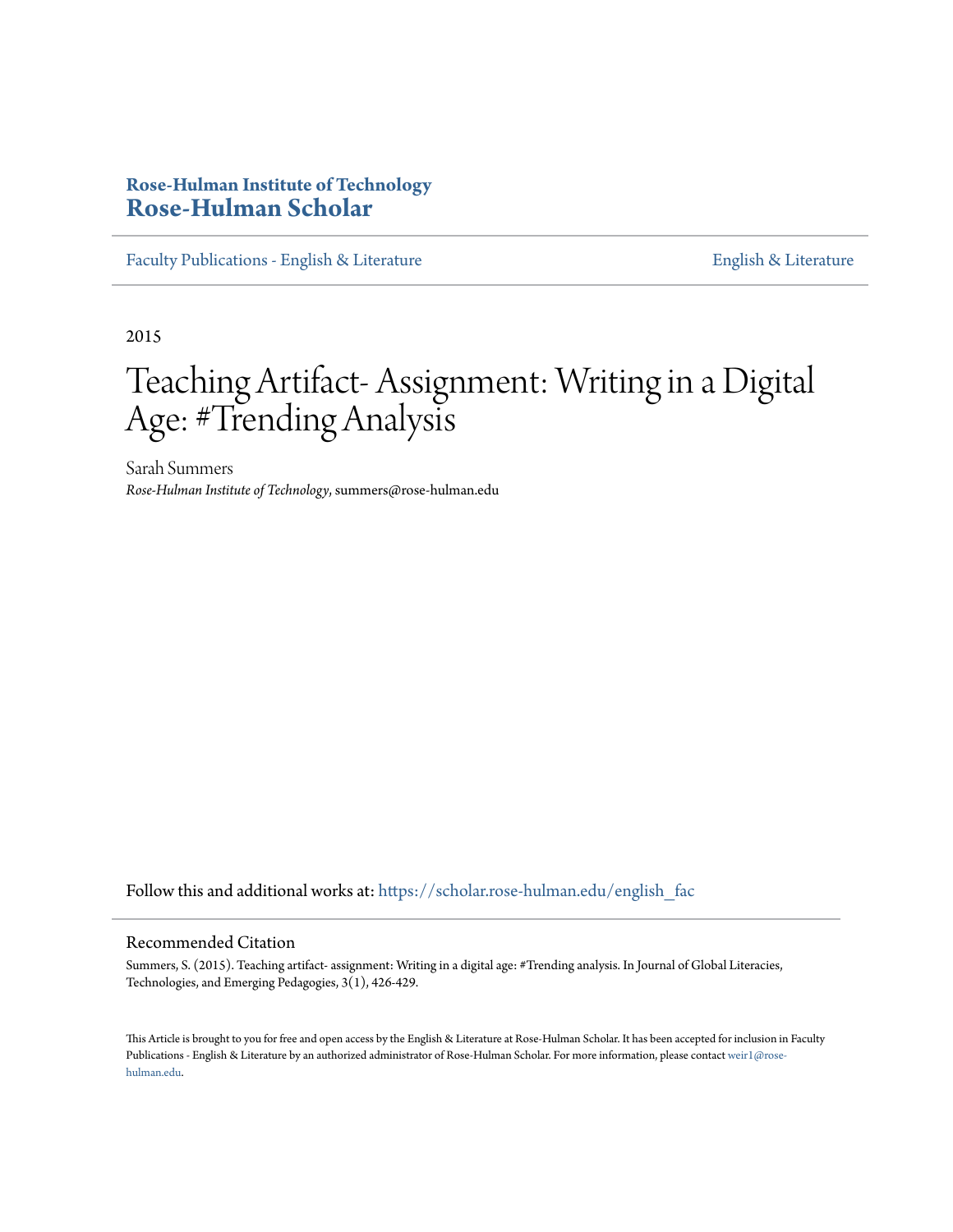*Journal of Global Literacies, Technologies, and Emerging Pedagogies Volume 3, Issue 1, July 2015, pp. 426-429*



#### **Teaching Artifact – Assignment: Writing in a Digital Age: #TrendingAnalysis**

Sarah Summers $<sup>1</sup>$ </sup>

Rose-Hulman Institute of Technology, Terre Haute, Indiana, USA

#### **Instructor Commentary**

I developed the #TrendingAnalysis assignment for "Writing in a Digital Age," an elective focused on how new media shape reading, writing, research, and interaction. This assignment came late in the course, following a short assignment that asked students to live tweet an event and create a brief Storify. Prior to the assignment, students also read texts including Sherry Turkle's *Alone Together* and selections from Henry Jenkins's *Spreadable Media*.

The primary objectives of the assignment were for students to (1) assess Twitter as a discourse community and (2) transfer their academic writing skills to a new media platform. I wanted my students to engage with the question of how they can make critical, well-supported arguments in digital environments. Storify is a good platform for these objectives because it is easy for students to drag and drop examples from Twitter and link to sources across the Web.

The assignment was most successful for students who chose political or social hashtags, including #blacklivesmatter, #gamergate, #yeswetan (the hashtag about President Obama's tan suit), and #MakeItHappy (the Coca-Cola hashtag that was trolled following the Super Bowl). These topics led students to develop arguments about the role of Twitter in shaping civic discourse as well as the potential for that discourse to break down in quickly spreading online environments. Another benefit of this assignment was that students used Twitter for backchannel conversations to help one another with the project. For example, they tweeted strategies for searching and organizing large Twitter streams. Limitations of this assignment included the massive amount of data that students had to sort through. In future iterations, I will work with students to develop clearer strategies for selecting representative tweets and categorizing the tweets they choose to study.

 

<sup>1</sup> Sarah Summers is Assistant Professor of English at Rose-Hulman Institute of Technology in Terre Haute, IN. Email: summers@rose-hulman.edu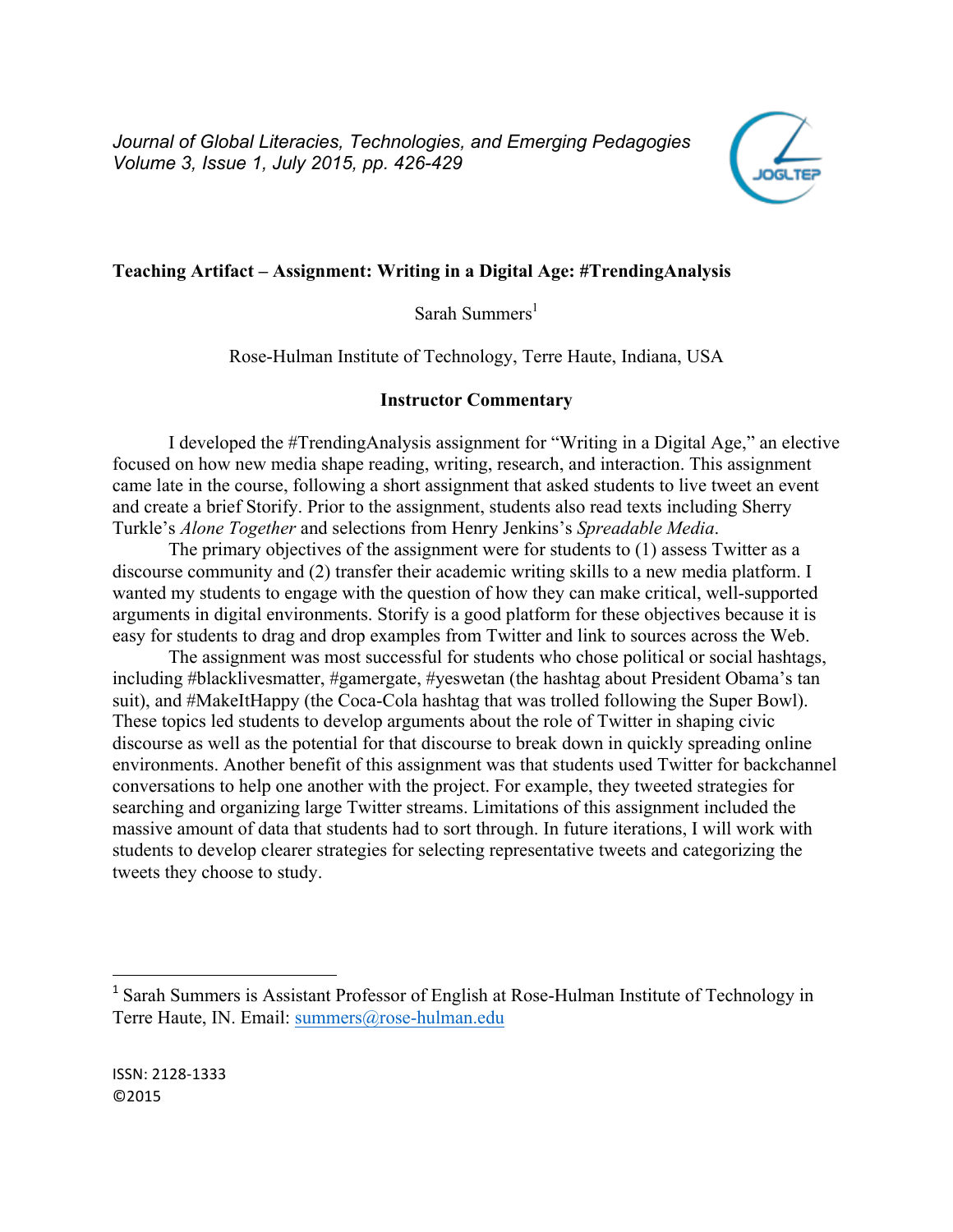# **Writing in a Digital Age: #TrendingAnalysis**

## **Overview**

Now that you've had the opportunity to practice using Twitter and Storify, it's time to dig in to a specific topic on Twitter and think about what that stream can tell us about the way people interact on social media. For this assignment, you will analyze the tweets using a hashtag that is trending on Twitter. You will then compose a digital essay, which will have some elements of an academic essay, on Storify.

# **Assignment Objectives**

As a result of this assignment, students will be able to

- Evaluate Twitter as a discourse community
- Analyze the communication practices people and corporations use on Twitter and their motivations for communicating via Twitter
- Compose a critical essay that makes a scholarly argument in a digital environment, capitalizing on the affordances of new media

# **Requirements**

1. Log in to Twitter and keep an eye on the topics that are trending. (Twitter provides a list for you on the left-hand side of your screen when you're on your laptop.) Choose a trending hashtag that is interesting to you and that you believe will produce interesting points for analysis. 2. Compose an essay on Storify that analyzes the tweets that use your chosen hashtag. Your essay should make an argument about why that topic is trending and how the tweets using that hashtag are contributing to the overall popularity of the conversation. Your Storify should include

- -A title (Headline)
- -A thesis statement that makes a clear argument (Description)
- -An introduction that provides context for understanding the hashtag (Text)
- -Topic sentences that elaborate on your argument (Text)
- -Example tweets that support your topic sentences (Tweets dragged and dropped)
- -Concepts from course readings (Turkle; Jenkins; "Viral" readings) that help you make or support your points (Text or Links)
- -At least three additional items from the web that support or illustrate your claims (anything you can drag and drop)
- -A conclusion that addresses what we can learn about Twitter or social media by studying the stream you chose

3. Post your Storify to your blog by Monday, Feb. 9. (A draft of your Storify is due in class for peer review on Friday, Feb. 6.)

# **Assessment (See rubric for more details.)**

This assignment, worth 20% of your grade, will be assessed using the attached rubric. Successful Storify essays will focus on a few of the following questions that are most relevant to your topic.

- -What is the context surrounding this hashtag trending? What is happening to make people interested in this topic?
- -What do the tweets using the hashtag have in common? Which tweets stand out and why?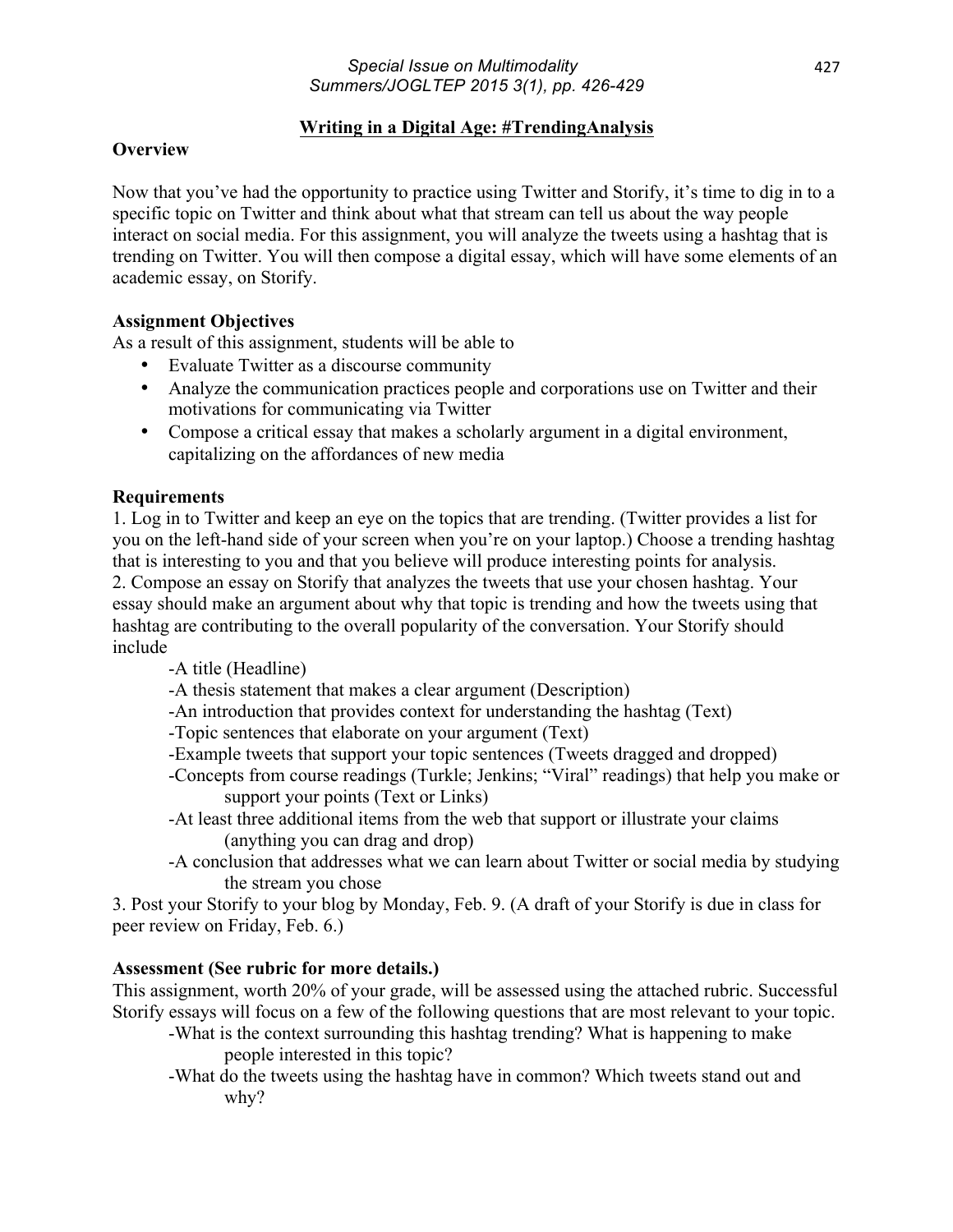#### *Special Issue on Multimodality Summers/JOGLTEP 2015 3(1), pp. 426-429*

-Which tweets are getting the most attention, replies, or favorites? Why?

- -Who seems to be tweeting using this hashtag? What might they being trying to accomplish? What's their motivation to participate in this stream?
- -Does the stream seem to get off track? How and why? Once it gets off track, how do others respond?
- -What do you notice about how people are using language? How is the language use related to the topic or context?
- -In what ways are corporations or organizations trying to capitalize on the stream? What effect does that have on the conversation?
- -What, if any, outside sources are tweeters bringing into the stream? Which seem to most accepted by others? Which seem to be dismissed?
- -Does the stream devolve into trolling, racism, sexism etc. at any point? What effect does that have on the conversation?

# **#TrendingAnalysis Rubric**

#### **Argument**

The essay has a clear title and description (thesis statement)

that make an argument about why the chosen topic is trending and how and why tweeters are using Twitter to talk about that topic. Each section has a clear topic sentence that guides the reader through the examples. The writer uses transitions—either textual or visual—to bring points together into a coherent argument. The essay has a conclusion that offers the reader a greater understanding of social media specifically related to the writer's analysis.

Outstanding | Very

Good

### **Analysis**

The Storify draws on course ideas to conduct a thorough analysis of the stream that goes

|  | Good |  |  | Outstanding   Very   Satisfactory   Poor   Unsatisfactory |
|--|------|--|--|-----------------------------------------------------------|
|--|------|--|--|-----------------------------------------------------------|

Satisfactory | Poor | Unsatisfactory

beyond the obvious to uncover insights into why people are taking to Twitter to talk about the topic and how Twitter is shaping the conversation. The analysis considers both individual tweets and the stream as a whole.

# **Content**

The analysis is supported by specific examples of and descriptions of tweets. The

| Good |  | Outstanding   Very   Satisfactory   Poor   Unsatisfactory |
|------|--|-----------------------------------------------------------|

chosen examples and their interpretation demonstrates an awareness of the key features social media and Twitter. The analysis includes three additional items from the web that enhance the argument.

| <b>Application of Course</b><br><b>Concepts</b> | Outstanding | Good |  | Very Satisfactory Poor Unsatisfactory |
|-------------------------------------------------|-------------|------|--|---------------------------------------|
| The analysis cites concepts and                 |             |      |  |                                       |